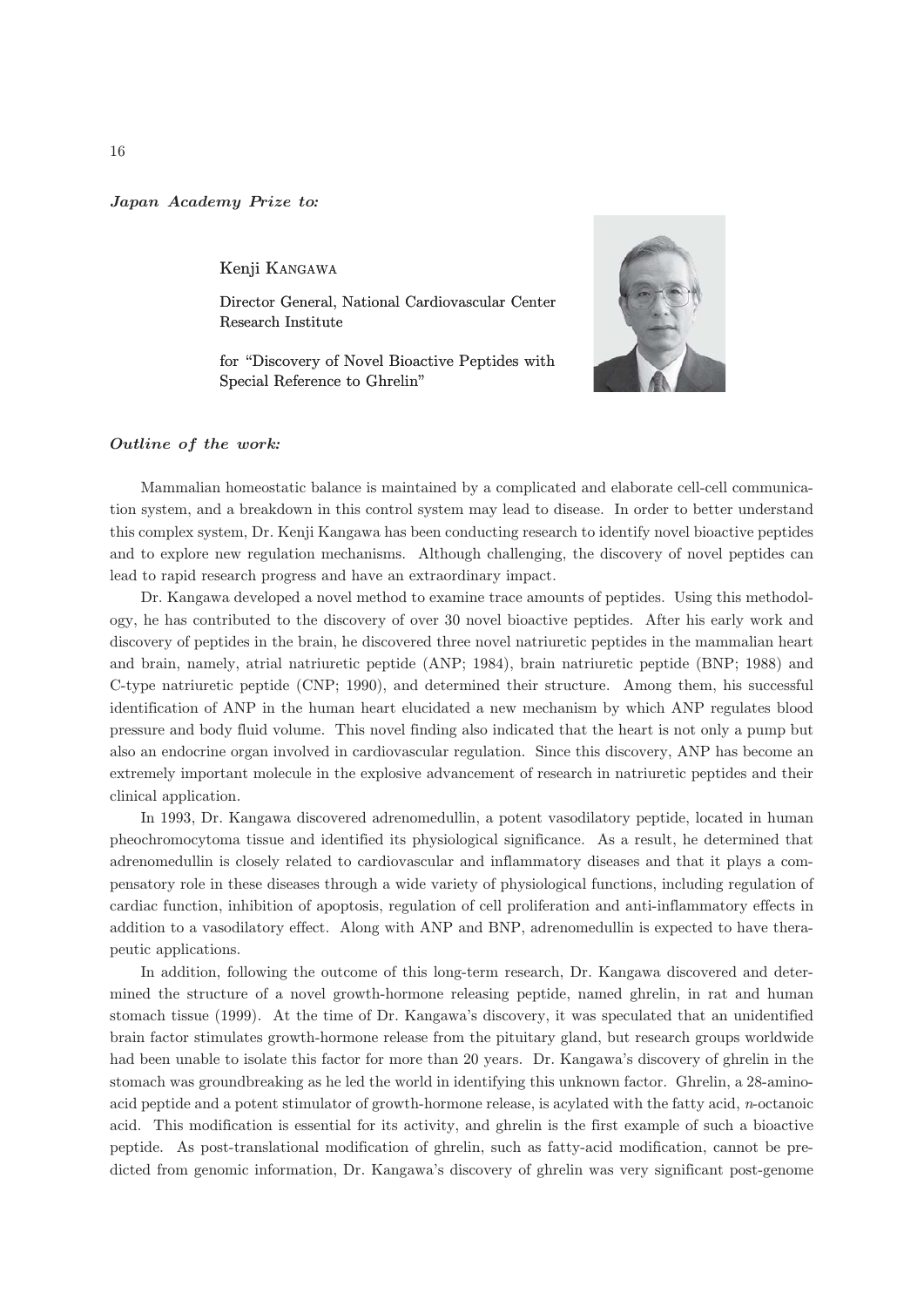research because it underscored the importance of determining the molecular structure that functions in the body. In addition to growth hormone-releasing activity, ghrelin is involved in appetite stimulation and energy metabolism regulation as ghrelin is the only feeding signal sent from the gastrointestinal tract to the brain. More recently, it was also revealed that ghrelin has beneficial effects on the cardiovascular system through vasodilation and tissue protection and is also drawing attention as an important antiaging hormone. As with his previous research, Dr. Kangawa's discovery of ghrelin has pioneered a new field in the regulatory mechanisms in the body.

Dr. Kangawa has received the Takeda Medical Award (2005), the Uehara Award (2006), and other domestic awards for his research accomplishments in bioactive peptides, including the aforementioned ghrelin. He has also received international awards, including the Asia and Oceania Medal (Society for Endocrinology, 2005) and Wertheimer Award (International Association for the Study of Obesity, 2006). Furthermore, Thomson Scientific (US) proclaimed that Dr. Kangawa's research on ghrelin placed him first on the list of natural scientists who have published the largest number of 'hot papers' with an unusually high citation rate (within the top 0.1%) over two years from 2000 to 2001 (eight hot papers). As a speaker, Dr. Kangawa is highly respected worldwide, and he has been invited to give plenary lectures at many international conferences, including the Karolinska Institutet Nobel Conference (2004), where he was the only speaker invited from Japan.

Dr. Kangawa's research started from his original methodology and ultimately led to the elucidation of a novel regulatory mechanism in the body. Although this regulatory mechanism has been difficult to clarify by genome science alone, Dr. Kangawa has elucidated novel mechanisms at the molecular level by identifying endogenous bioactive peptides. Among his accomplishments, his discovery of ghrelin is outstanding. Dr. Kangawa's research on endogenous bioactive peptides has not only elucidated novel regulation mechanisms but also facilitated the development of diagnostic applications and therapeutic drugs that have significantly impacted society.

## Selected original papers

- [1] Kangawa, K., Minamino, N., Fukuda, A., and Matsuo, H., Neuromedin K. A novel mammalian tachykinin identified in porcine spinal cord. Biochem. Biophys. Res. Commun. 114: 533-540, 1983.
- [2] Kangawa, K., and Matsuo, H. Purification and complete amino acid sequence of alpha-human atrial natriuretic polypeptide (alpha-hANP). Biochem. Biophys. Res. Commun. 118: 131-139, 1984.
- [3] Kangawa, K., Tawaragi, Y., Oikawa, S., Mizuno, A., Sakuragawa, Y., Nakazato, H., Fukuda, A., Minamino, N., and Matsuo, H. Identification of rat gamma atrial natriuretic polypeptide and characterization of the cDNA encoding its precursor. Nature 312: 152-155, 1984.
- [4] Kangawa, K., Fukuda, A., and Matsuo, H. Structural identification of beta- and gamma-human atrial natriuretic polypeptides. Nature 313: 397-400, 1985.
- [5] Sudoh, T, Kangawa, K., Minamino, N., and Matsuo, H. A new natriuretic peptide in porcine brain. Nature 332: 78-81, 1988.
- [6] Sudoh, T., Minamino, N., Kangawa, K., and Matsuo, H. C-type natriuretic peptide (CNP): a new member of natriuretic peptide family identified in porcine brain. Biochem. Biophys. Res. Commun. 168: 863-870, 1990.
- [7] Kitamura, K., Kangawa, K., Kawamoto, M., Ichiki, Y., Nakamura, S., Matsuo, H., and Eto, T. Adrenomedullin a novel hypotensive peptide isolated from human pheochromocytoma. Biochem. Biophys. Res. Commun. 192: 553-560, 1993.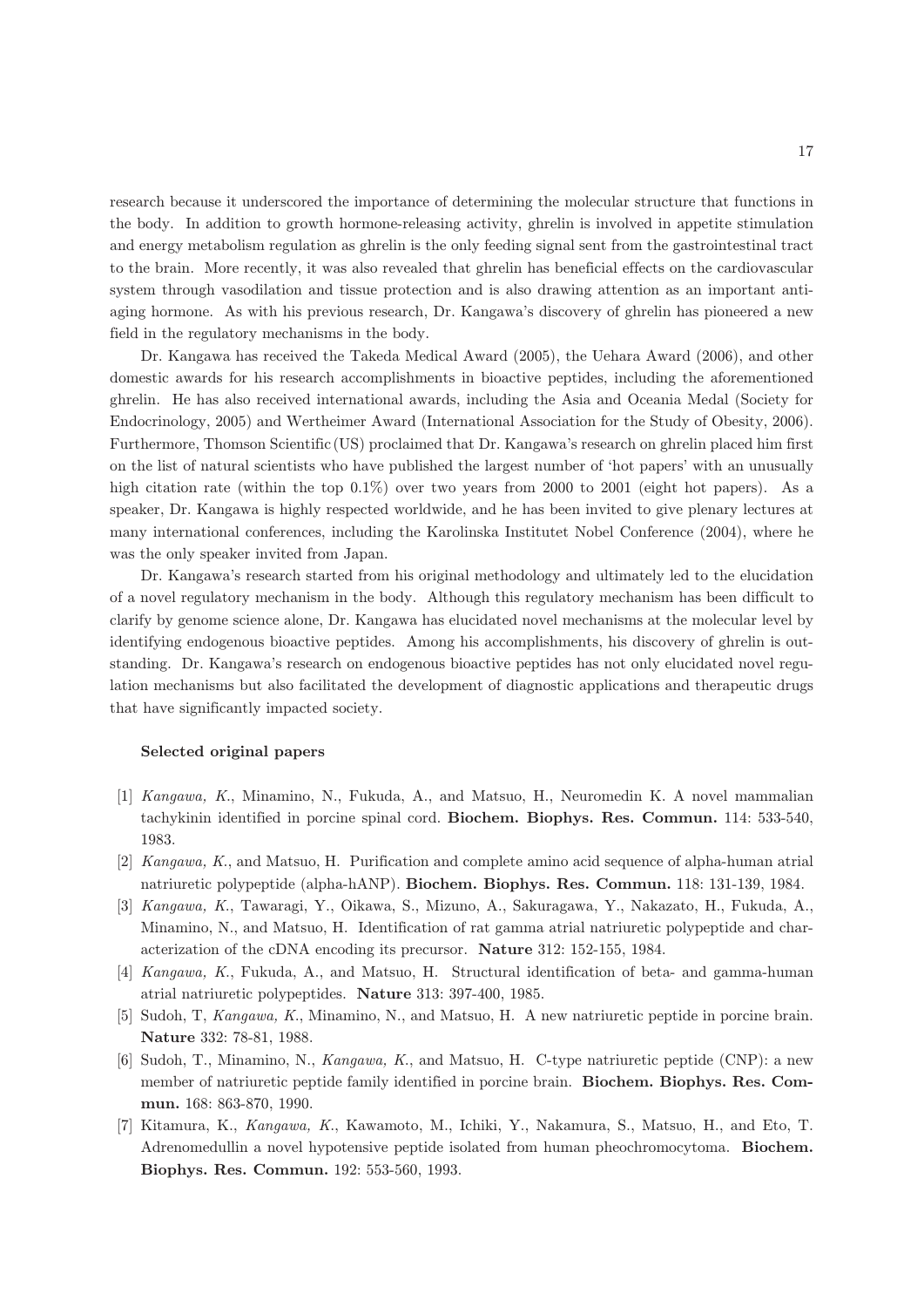- [8] Kojima, M., Hosoda, H., Date, Y., Nakazato, M., Matsuo, H., and Kangawa, K. Ghrelin is a growthhormone-releasing acylated peptide from stomach. Nature 402: 656-660, 1999.
- [9] Hosoda, H., Kojima, M., Matsuo, H., and Kangawa, K. Purification and characterization of rat des-Gln14-Ghrelin, a second endogenous ligand for the growth hormone secretagogue receptor. **J. Biol.** Chem. 275: 21995-22000, 2000.
- [10] Hosoda, H., Kojima, M., Matsuo, H., and Kangawa, K. Ghrelin and des-acyl ghrelin: two major forms of rat ghrelin peptide in gastrointestinal tissue. Biochem. Biophys. Res. Commun. 279: 909-913, 2000.
- [11] Nagaya, N., Satoh, T., Nishikimi, T., Uematsu, M., Furuichi, S., Sakamaki, F., Oya, H., Kyotani, S., Nakanishi, N., Goto, Y., Masuda, Y., Miyatake, K., and Kangawa, K. Hemodynamic, renal, and hormonal effects of adrenomedullin infusion in patients with congestive heart failure. Circulation 101: 498-503, 2000.
- [12] Nagaya, N., Nishikimi, T., Uematsu, M., Satoh, T., Kyotani, S., Sakamaki, F., Kakishita, M., Fukushima, K., Okano, Y., Nakanishi, N., Miyatake, K., and Kangawa, K. Plasma brain natriuretic peptide as a prognostic indicator in patients with primary pulmonary hypertension. Circulation 102: 865-870, 2000.
- [13] Nakazato, M., Murakami, N., Date, Y., Kojima, M., Matsuo, H., Kangawa, K., and Matsukura, S. A role for ghrelin in the central regulation of feeding. Nature 409: 194-198, 2001.
- [14] Nagaya, N., Uematsu, M., Kojima, M., Ikeda, Y., Yoshihara, F., Shimizu, W., Hosoda, H., Hirota, Y., Ishida, H., Mori, H., and Kangawa, K. Chronic administration of ghrelin improves left ventricular dysfunction and attenuates development of cardiac cachexia in rats with heart failure. Circulation 104: 1430-1435, 2001.
- [15] Date, Y., Murakami, N., Toshina, K., Matsukura, S., Niijima, A., Matsuo, H., Kangawa, K., and Nakazato, M. The role of the gastric afferent vagal nerve in ghrelin-induced feeding and growth hormone secretion in rats. Gastroenterology 123: 1120-1128, 2002.
- [16] Hosoda, H., Kojima, M., Mizushima, T., Shimizu, S., and Kangawa, K. Structural divergence of human ghrelin. Identification of multiple ghrelin-derived molecules produced by post-translational processing. J. Biol. Chem. 278: 64-70, 2003.
- [17] Nagaya, N., Moriya, J., Yasumura, Y., Uematsu, M., Ono, F., Shimizu, W., Ueno, K., Kitakaze, M., Miyatake, K., and Kangawa, K. Effects of ghrelin administration on left ventricular function, exercise capacity, and muscle wasting in patients with chronic heart failure. Circulation 110: 3674-3679, 2004.
- [18] Mori, K., Miyazato, M., Ida, T., Murakami, N., Serino, R., Ueta, Y., Kojima, M., and Kangawa, K. Identification of neuromedin S and its possible role in the mammalian circadian oscillator system. EMBO J. 24: 325-335, 2005.
- [19] Date, Y., Shimbara, T., Koda, S., Toshinai, K., Ida, T., Murakami, N., Miyazato, M., Kokame, K., Ishizuka, Y., Ishida, Y., Kageyama, H., Shioda, S., Kangawa, K., and Nakazato, M. Peripheral ghrelin transmits orexigenic signals through the noradrenergic pathway from the hindbrain to the hypothalamus. Cell Metab. 4: 323-331, 2006.

## Review articles

 [1] Kojima, M., Hosoda, H., Matsuo, H., and Kangawa, K. Ghrelin: discovery of the natural endogenous ligand for the growth hormone secretagogue receptor. Trends Endocrinol. Metab. 12: 118-122, 2001.